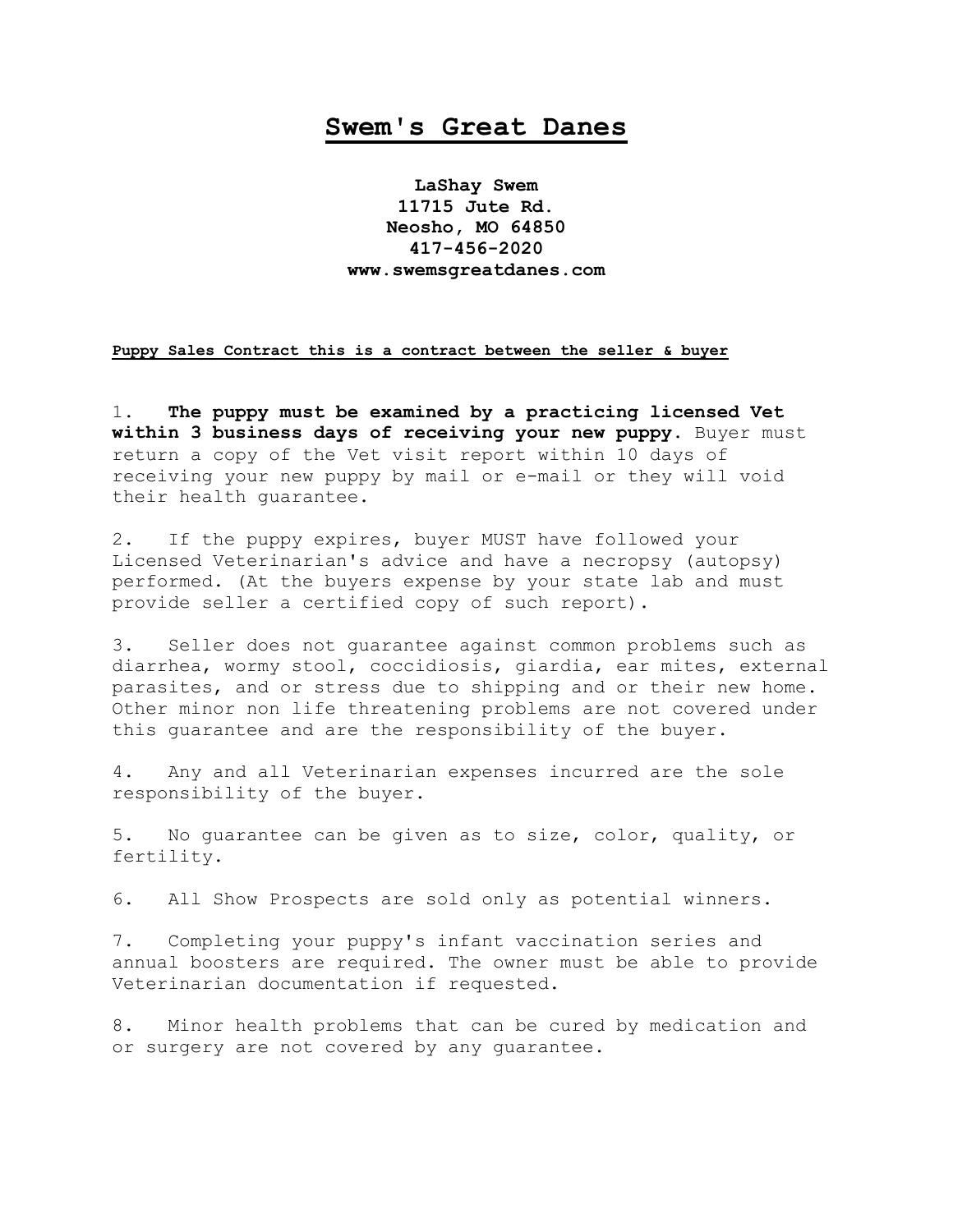9. Seller is responsible for genetic defects until 26 months of age.

10. Buyer agrees to keep their new puppy isolated from other animals until all infant series of shots are completed in order to avoid any contagious diseases (Until 12 weeks of age).

11. Buyer and Seller agree that this puppy has no known health problems and has been checked by a licensed Veterinarian and issued a Missouri State Health Certificate before leaving the sellers care.

12. Buyer agrees that if buying a female puppy and intend to breed that said dog will not be bred prior to 18 months of age. Buyer agrees that if buying a male puppy and intend to breed that said dog should not be allowed to breed prior to 12 months of age.

13. All legal matters shall be handled in Newton County, City of Neosho, MO. 64850

14. If the buyer should break any part of this contract agreement at any point the buyer acknowledges that their guarantee is and will be voided.

15. The seller does not guarantee against problems within the Great Dane breed that is to be considered normal and non-life threatening, such as: Cherry Eye, Entropion, and Gastric Torsion of the stomach such as bloat or colic. These are NOT considered to be a genetic defect.

16. Your puppy will leave us with all age appropriate vaccinations. It is the responsibility of the buyer to keep their new puppy up to date on all required vaccinations and to not socialize your puppy with other dogs, dog parks, pounds, humane society and other places until his complete infant shot series is completed. These are places that your new puppy could possibly pick up these diseases. (At least 12 weeks of age is recommended).

17. The seller shall not be responsible for the development of non - genetically derived faults, diseases, or disorders after the puppy leaves the seller.